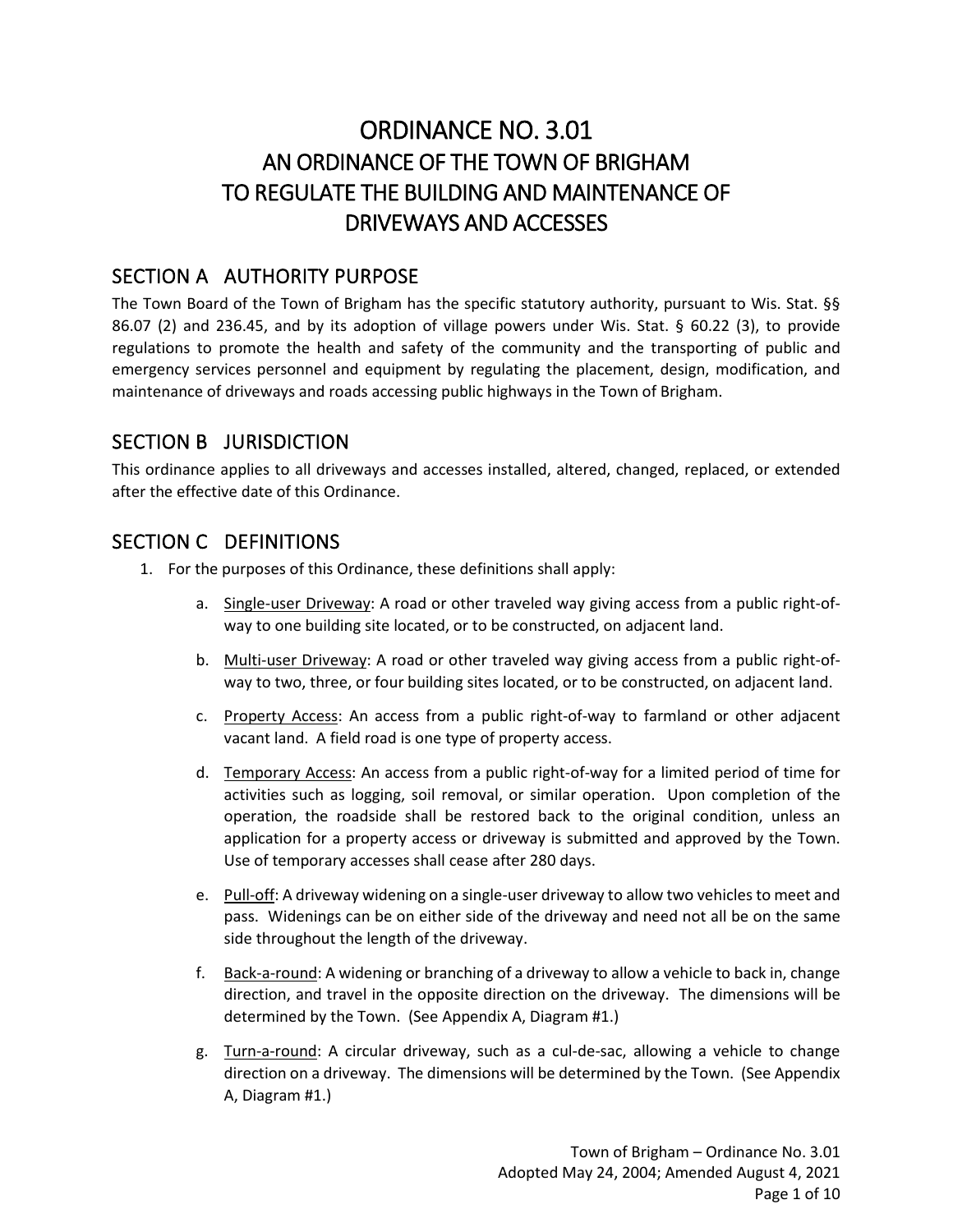#### h. Principal Building:

- i. The first building constructed on a parcel that requires a building permit; or
- ii. Any residences on a parcel; or
- iii. Any building having at least three of the following characteristics:
	- 1. Living space totaling 500 square feet or more; use exterior dimensions, include each level and porches, decks, and un-insulated screen porches
	- 2. Indoor plumbing
	- 3. Central heating or cooling; include electric heat, furnace, wood stove, or other heater
	- 4. Full or partial basement; exclude crawl spaces and frost walls
	- 5. Electrical service by connection to the lines of a power company
	- 6. Attached or separate garage associated with the living space
	- 7. Local telephone service
	- 8. Building insulation
- i. Communication Tower: A structure upon which can be mounted a pole, mast, whip, antenna, or any combination thereof used for radio, television, cellular, or microwave telecommunications, broadcast transmission, or line-of-sight relay for commercial use.
- j. Driveway Use Change: A change which may consist of adding a building or building site, changing zoning, obtaining a Conditional Use Permit, or renovations having a cost greater than \$20,000 that require a building permit.

#### SECTION D GENERAL PROVISIONS

- 1. Permit Required: No person shall construct a driveway or property access without first obtaining a permit from the Town Board, pursuant to this Ordinance. No person shall construct or make additions to any building in the Town without having their driveway reviewed as described in Section I. The location of the driveway or property access shall not deviate from the location determined by the Town without the Town's approval.
- 2. Permit Application Procedure
	- a. All applications for permits authorized by this Ordinance shall be in writing on an official form available from the Town Clerk. All permit applications shall be filed with the Town Clerk before an application will be considered. The amount of the permit fee is set forth in Town of Brigham Ordinance 1.01, as amended from time to time. Permit applications shall contain:
		- i. The name, address, and telephone number of the applicant.
		- ii. The name of the property owner.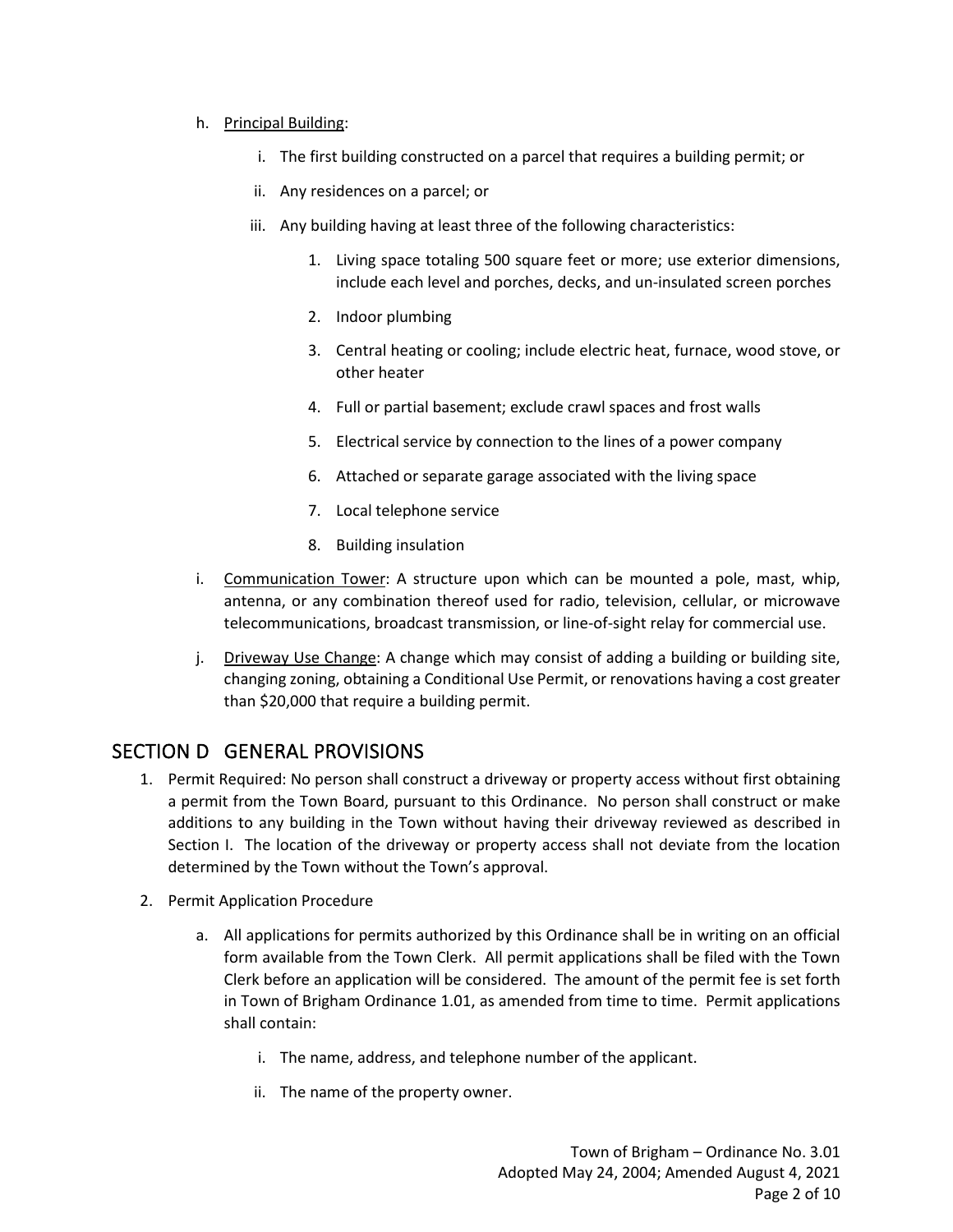- iii. Proof of applicant's ownership or right to possess the subject property.
- iv. Identification of materials proposed to be used.
- v. The subject property and the proposed location of the driveway or property access shall be sketched (identified) on a highlighted soils map obtained from Iowa County Land Records Mapping Office. The locations of any improvements and/or proposed improvements shall be indicated.

All necessary paperwork and application requirements must be completed before an applicant will be scheduled and considered by the Plan Commission or Town Board.

- b. The procedure for property access and driveway application review shall be as follows:
	- i. The Town Chairperson shall inspect property access locations. If the Town Chairperson is unable to perform the inspection, another member of the Town Board shall be designated to perform the inspection and approval. If the location is deemed to be in compliance with the provisions of this Ordinance, the request will go to the Town Board for approval. If the location is deemed not to be in compliance with the provisions of this Ordinance, the request will require a driveway permit application be submitted.
	- ii. For driveway permit applications, the Town Clerk shall forward completed applications to the Plan Commission Chairperson, or designee. The Town Clerk shall make arrangements with the applicant(s) for the Plan Commission to conduct a site visit at the proposed location of the driveway or property access to determine compliance with the provisions of this Ordinance. Following the site visit, the Plan Commission shall review the application, collect additional information, if necessary, and shall inform the Town Clerk of application compliance or noncompliance. The Town Clerk will then place the Plan Commission's recommendation on a Town Board agenda, in agreement by the applicant(s) and the Town Chairperson.
- c. If the Plan Commission of the Town Board does not approve the driveway or property access application, the applicant(s) may request a variance, which the Plan Commission will then consider. The Plan Commission shall then send a recommendation to the Town Board, which shall, according to Town of Brigham Ordinances, accept or reject the variance request. (See Section J.)
- d. The Town Clerk shall provide the applicant(s) with a copy of the approved permit or reason(s) for denial of same, and place a copy of the permit or denial in the Town of Brigham files, along with other pertinent information regarding the application.

#### SECTION E APPLICATION STATEMENT

- 1. All permit applications shall contain the applicant's statement that:
	- a. The applicant represents all interested parties and that the proposed driveway or property access is for the bona fide purpose of securing access to the applicant's property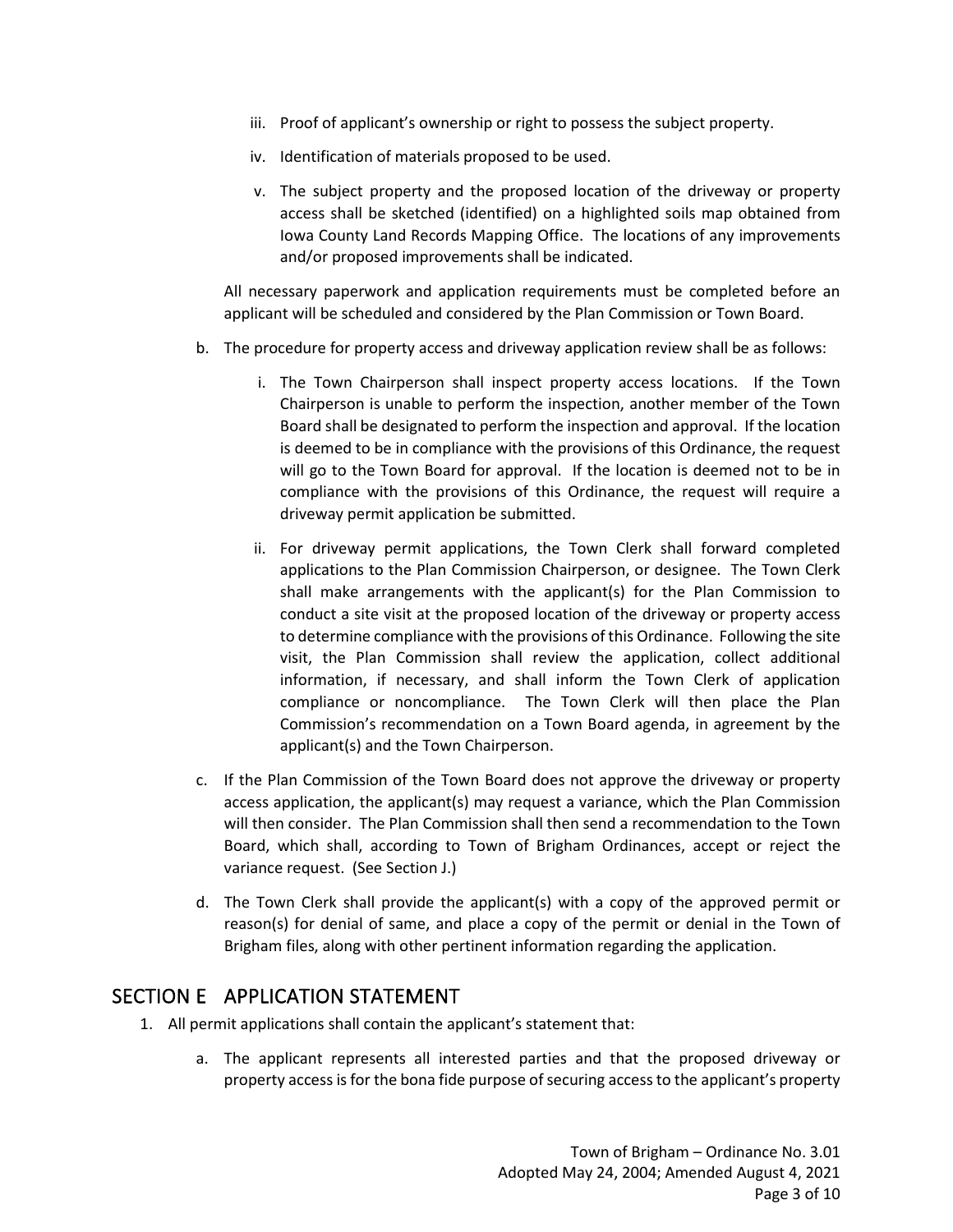and is for the intended use proposed by the applicant. Applications will not be considered without the full extent of the driveway being sketched on a soils map.

- b. The Town, notwithstanding the construction of such driveway or property access, reserves the right to make any changes, additions, repairs, or relocations within the dedicated portion of the public right-of-way at any time, including relocation, reconstruction, widening, and maintaining the public right-of-way without compensating the owner of such private driveway or property access for the damage or destruction of such private driveway or road.
- c. The applicant and applicant's heirs, successors, or assigns agree to indemnify and hold harmless the Town, its officials, officers, agents, or employees against any claim or any cause of action for personal injury or property damage sustained because of granting such permit.
- d. Utility relocation costs shall be the responsibility of the property owner.
- e. The installation and continued maintenance of culverts, when necessary, within the rightof-way along Town, County, and State highways will be at the expense of the applicant.

#### SECTION F SPECIFICATIONS

- 1. The minimum road surface width for single-user driveways approved to serve a single lot or tax parcel shall be 12 feet wide and include 6 inches of breaker run rock, covered with 4 inches of gravel. (See also pull-off requirement.)
- 2. The minimum road surface width for multi-user driveways approved to serve two, three, or four building sites, shall be 18 feet wide and include 6 inches of breaker run rock, covered with 4 inches of gravel.
- 3. All driveways, regardless of how many lots or tax parcels that are approved to serve, must provide a minimum width clearance of 24 feet. (See Appendix A, Diagram #2.)
- 4. All driveways and property accesses shall have a maximum width of 32 feet in the public right-ofway. Driveways shall not divide within 100 feet of the center of the right-of-way.
- 5. All driveways, regardless of how many building sites, lots, or tax parcels that are approved, must provide a minimum height clearance of 18 feet, including under tree limbs and electric power, cable television, and telephone wires.
- 6. The maximum grade slope of all driveways shall be 10%.
- 7. The minimum roadbed surface of single-user driveways, shoulder to shoulder, shall be 16 feet. The minimum roadbed surface of multi-user driveways, shoulder to shoulder, shall be 22 feet.
- 8. Pull-offs (required on single-user driveways longer than 300 feet) shall be a minimum of 40 feet long and 6 feet wide (providing for a total road surface width of 18 feet in the pull-off areas) and must be maintained at the same level and same material as the remainder of the finished road surface. Pull-offs must occur at least every 300 feet of driveway distance, or as needed as determined at the time of the site visit by the Plan Commission and approved by the Town Board.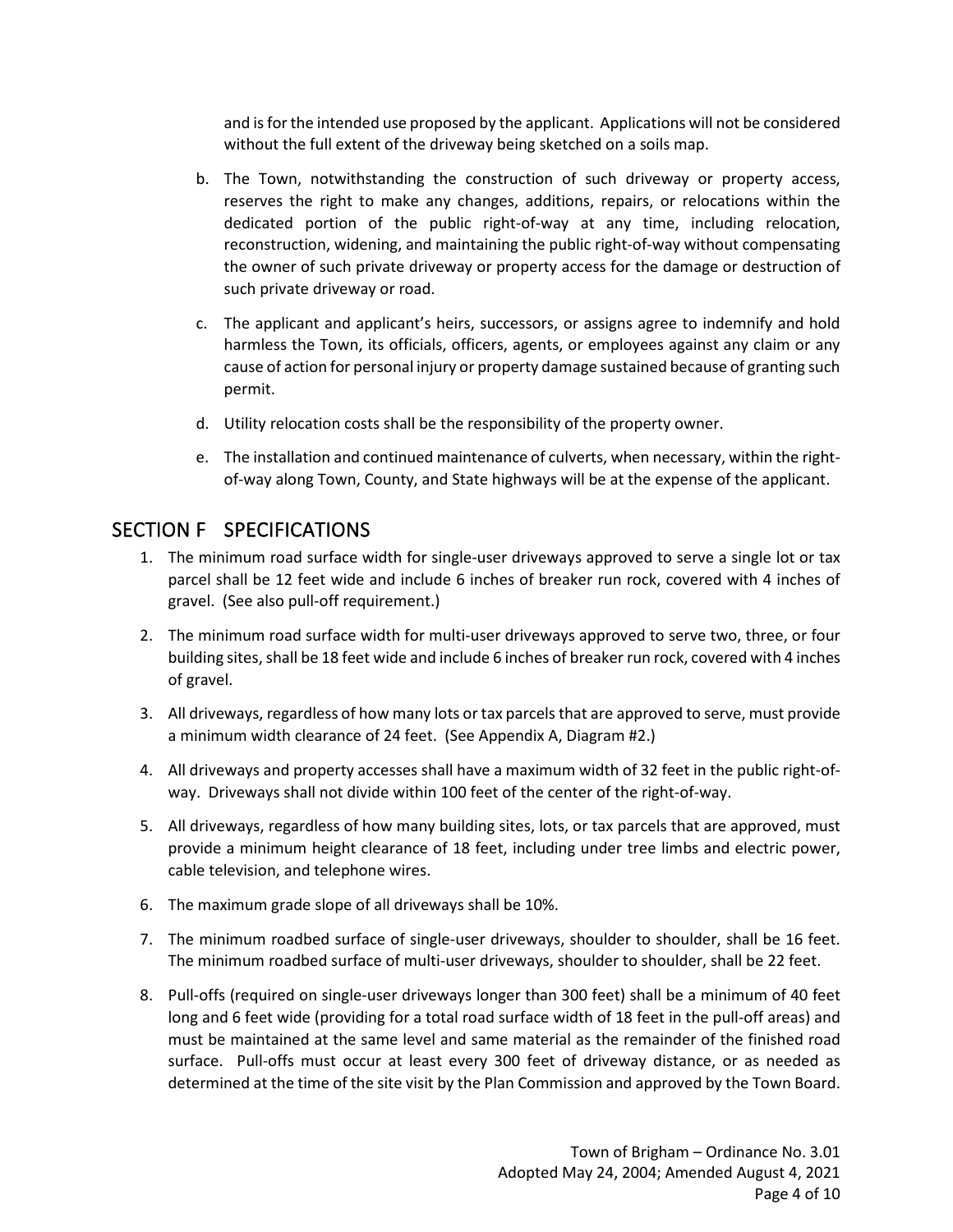- 9. All driveways, property accesses, and temporary accesses shall slope away from the public road within the area of the public right-of-way, at least beyond the public road ditch, at a minimum of 1% and a maximum of 5%, to prevent erosion of material and water onto the public road and to facilitate easy entrance of the traffic onto the public road from the driveway and property access.
- 10. An adequate road base of suitable material to support the projected traffic and any requirements for culverts shall be determined by the Town or its designee.
- 11. If culverts are required, they shall be:
	- a. Constructed of material acceptable to the Building Inspector or its designee.
	- b. A minimum diameter of 18 inches and minimum length of 30 feet.

In cases where very small areas are drained through the culvert or other physical limitations exist, smaller sizes can be approved by special permission of the Town Chairperson.

- c. Placed in the ditch line at elevations set by the Town or its designee so as to adequately convey water and assure proper drainage and allow Town patrol workers to safely grade, mow, and plow snow along the public road.
- 12. A turn-a-round or back-a-round shall be provided at the end of all driveways. This turn-a-round or back-a-round shall allow plow trucks, ambulances, and fire trucks to expediently turn and return to the nearest public highway. (See Appendix A, Diagram #1.)
- 13. Driveways shall not be permitted on productive agricultural croplands, except where aligned along existing property lines or appropriate natural features as follows:
	- a. Driveways may be constructed along a property line that was in existence as of July 1, 2001. The driveway must be within 66 feet of the property line, but it may lie anywhere within that 66 feet.
	- b. Driveways may be constructed along edges or through natural forests, as shown on FSA (Farm Service Agency) maps. The driveway must be within 66 feet of the field edge, but it may lie anywhere within that 66 feet.
	- c. Driveways may be constructed in pastures as shown on FSA maps.
	- d. Driveways may be constructed as detailed on a Concept Plan as described in Ordinance 4.01.
	- e. Driveways may be constructed on productive agricultural soil provided they are located to maintain the maximum size agricultural fields in large contiguous tracts and meet the other requirements detailed in Appendix A of Ordinance 4.01.
	- f. Where strict adherence to this section will result in the unnecessary removal of farmland from production, and there is a reasonable alternative that removes less land from production and results in the same, or reduced, negative impact on the rural character of the area, an exception may be granted.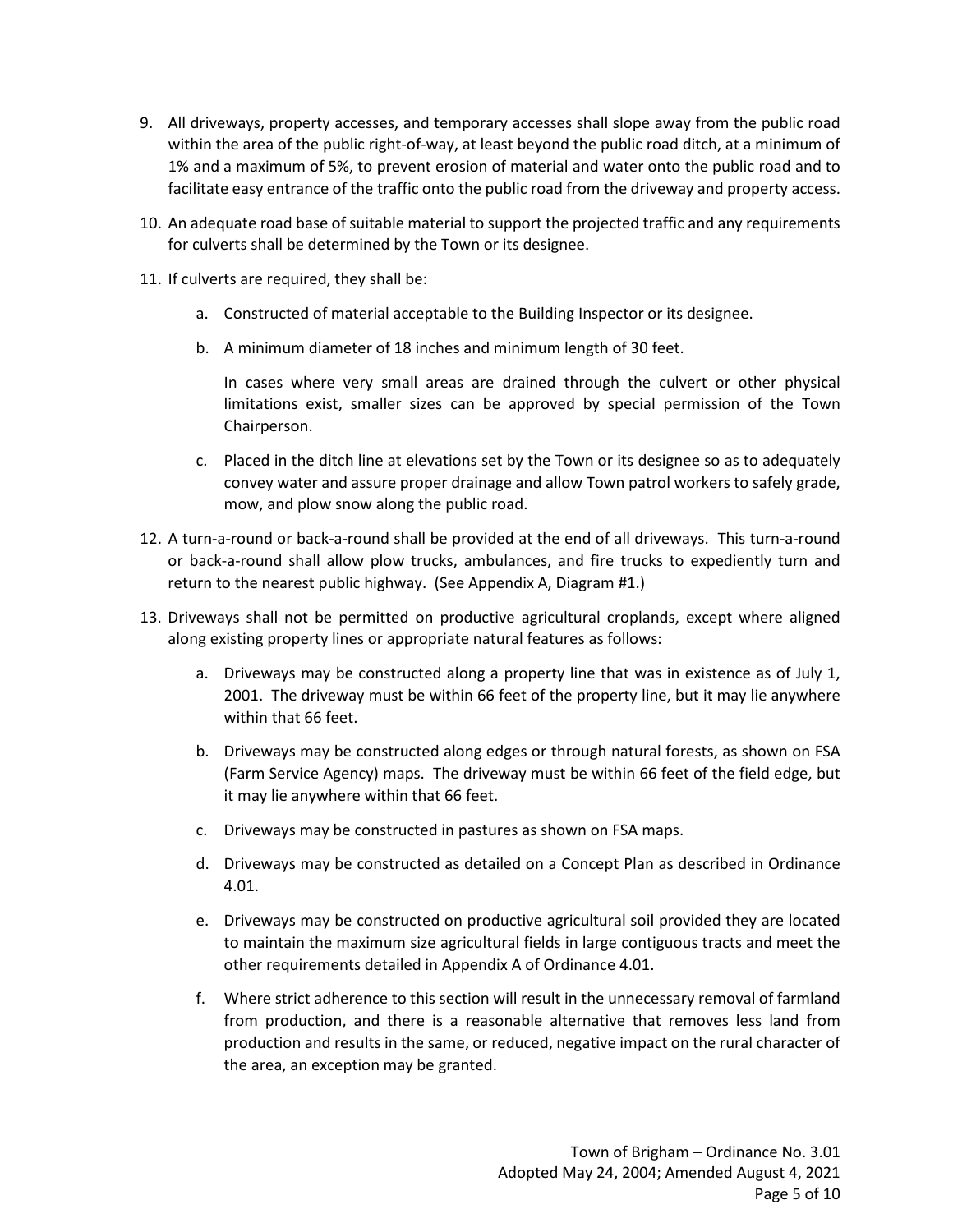- 14. There shall be no more than four building sites on any multi-user driveway and no more than one building site on a single-user driveway.
- 15. There must be 200 feet of clear vision in both directions measured from the center of a driveway along the centerline of the highway, from a point where a driveway meets a public road, as viewed from 3 feet above the roadway surface. This clear vision shall apply to drivers' view turning into a driveway and exiting a driveway. Property accesses and temporary accesses shall meet these same requirements.
- 16. There must be at least 100 feet of clear vision in both directions where single-user driveways enter multi-user driveways.
- 17. Driveways and property accesses shall not enter a public road closer than 300 feet from an intersection on the same side of the road.
- 18. There must be at least 150 feet between driveways and property accesses that are located on the same side of a highway. These distances shall be measured from centerline to centerline of the driveways or property accesses.
- 19. This driveway spacing does not apply to driveways originating from a cul-de-sac; however, safety of the situation may place other restrictions on those driveways originating from a cul-de-sac or limit the number of driveways originating from a cul-de-sac. No more than four driveways shall be allowed to originate from any cul-de-sac.
- 20. If a temporary access is found to be out of compliance with any part of this ordinance, use of the access shall cease until the situation is mitigated to the satisfaction of the Town Chairperson.
- 21. Driveways constructed or improved must be maintained to meet the Town ordinance specifications including width and height clearance, slope, and slope away from a public highway.
- 22. Property accesses shall not automatically become driveways. All driveways, including those requested to be constructed where a property access did or does exist, must meet all criteria set forth in this Ordinance.
- 23. A Town road may be created (from multi-user driveways) at the discretion of the Town Board. Specifications must be met prior to a driveway being reviewed to become a Town road. Those driveways under review must meet the following specifications:
	- a. Have a 24-foot base, including 6 inches of breaker run and 6 inches of gravel.
	- b. Have a sealcoated surface width of 20 feet, applied during two consecutive years, or have a blacktop surface applied.
	- c. Have a gravel shoulder of 2 feet on both sides of the road, followed by shoulder slope not greater than 1-3 feet (1 foot of vertical drop in each 3 feet of horizontal distance).
	- d. Have a turn-a-round with a radius of at least 40 feet.
	- e. Normally new town roads will not be created.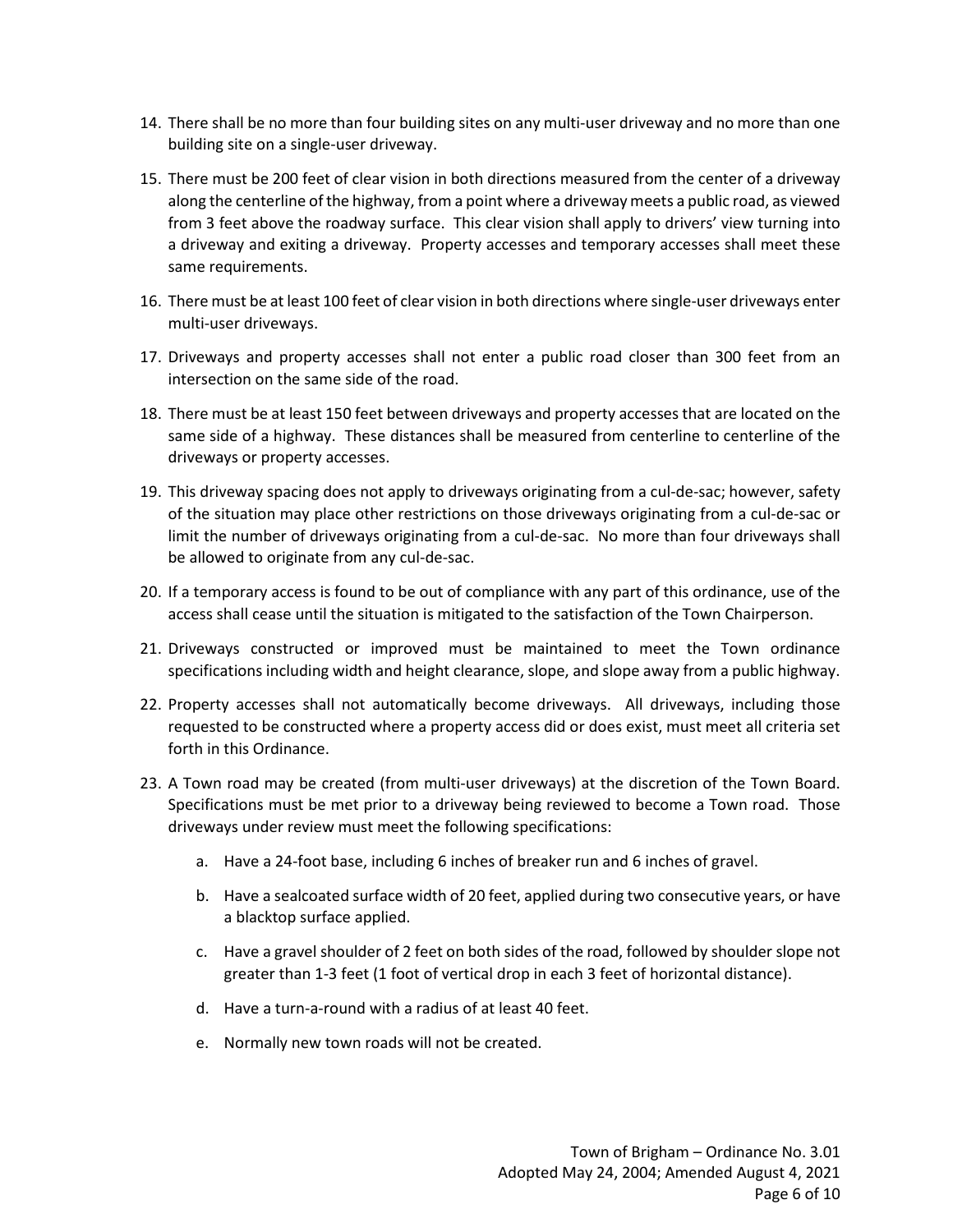- 24. A driveway entrance onto a county, state, or federal highway shall be approved by the applicable jurisdiction. The driveway, after it leaves the highway right-of-way, must comply with this Ordinance.
- 25. All new and altered driveways must meet the preliminary specifications of this ordinance (slope, width, breaker run rock, etc.) before building permits are granted by the Town. Driveway finishing, including gravel and other surfacing, and turn-a-round, may be installed after completion of construction but must be completed before an occupancy permit is granted. All new and altered driveways must be inspected at the preliminary stage and again prior to issuance of the occupancy permit.
- 26. All principal buildings shall be served by a driveway. The driveway shall terminate not less than 50 feet from the principal building.
- 27. The Town will not allow a property owner to construct a driveway or property access in such a way as to permanently block access to property of an adjacent landowner.

# SECTION G MULTI-USER DRIVEWAYS

- 1. Applicants may apply for a multi-user driveway permit, provided a proposed multi-user driveway agreement is submitted with an application. The multi-user driveway agreement shall expressly provide for the responsibility of maintenance and repair of the multi-user driveway, including snow removal, maintenance, and restrictions of use. Since a multi-user driveway is limited to four users, the multi-user driveway agreement shall state the number of user privileges each parcel may receive. All four user privileges shall be assigned in the agreement. These agreements shall be in writing and in recordable form presented to the Plan Commission before a driveway application is considered. Such agreements shall be approved by the Town Board prior to the issuance of a multi-user driveway permit. If approved, the multi-user driveway agreement shall be recorded by the register of deeds and is the responsibility of the applicant.
- 2. Applications for a driveway along a property line between two or more properties shall share the driveway entrance.

#### SECTION H COMMUNICATION TOWERS

- 1. Communication towers shall not be considered an additional user with regards to a single-user versus a multi-user driveway classification.
- 2. Driveways serving only communication towers shall have a slope not greater than 15% and shall have a road surface width of 12 feet without the requirement for pull-offs.
- 3. Driveways serving communication towers that have a slope greater than 7% shall have hard pavement (3" of asphalt, 3  $\frac{1}{2}$ " of concrete, or double layer sealcoat) on the sections of the driveway greater than 7%.
- 4. All other specifications herein shall apply.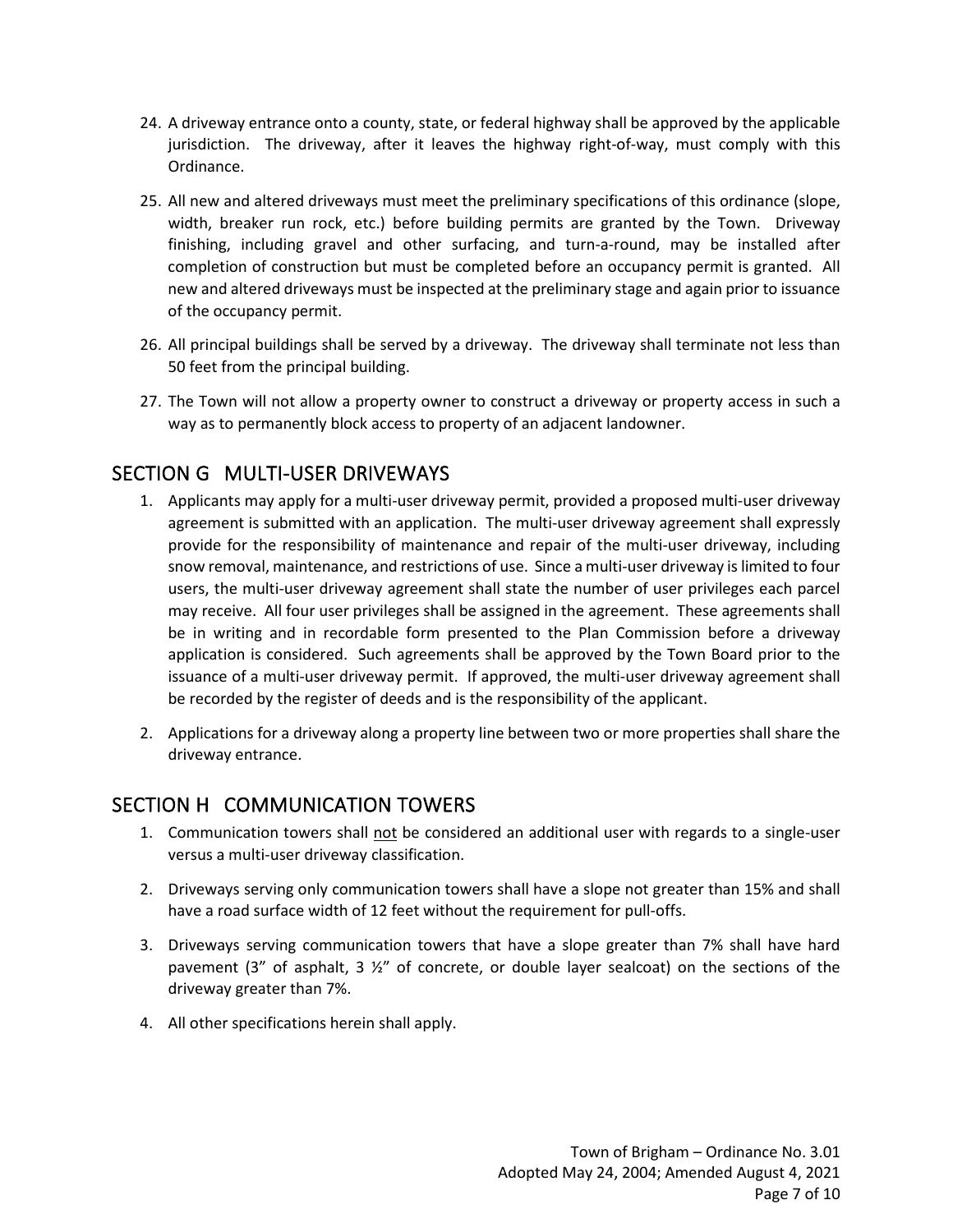# SECTION I EXISTING DRIVEWAYS AND ROADS

- 1. When washouts, erosion, or other conditions created by existing driveways or roads become a potential hazard to a public highway, the Town Board shall provide written notice to the property owner of such conditions. If the property owner fails to correct such conditions within 30 days from the date of the written notice by the Town Board, the owner shall be found in violation of this Ordinance. In addition, the Town Board shall take reasonable steps to eliminate the hazard and charge the Town's cost to the property owner as a special charge, pursuant to Wis. Stat. § 66.0627.
- 2. When the driveway use changes or when there are additions or alterations to existing driveways, a driveway inspection shall be necessary. The Town Chairperson, Plan Commission Chairperson, or the approved designee shall review the existing driveway and proposed changes to confirm adherence to the specifications described in this Ordinance. If the existing driveway does not appear to meet specifications, the deficiencies shall be identified to the property owner, a driveway permit required, and all deficiencies addressed.

# SECTION J VARIANCES

Variances may be recommended for approval by the Plan Commission where literal compliance with the specifications and standards would be ineffective or unnecessary. Topographic constraints, existing vegetation, traffic safety, or compliance with fire or other public safety requirements may necessitate variances. The Applicant shall address the following criteria when requesting a variance:

- 1. The specific condition(s) that is unique to the Applicant's site that does not exist on other land.
- 2. The manner in which the strict application of the standards would deprive the Applicant of a reasonable use of the land in the manner equivalent to the use permitted other landowners.
- 3. Reasons that a variance to the standard would preserve not harm the public safety and welfare and not alter the essential aesthetics of the area.
- 4. All proposed variances will be reviewed by the Plan Commission and considered by the Town Board on a case-by-case basis.

# SECTION K EXPIRATION OF PERMITS

A driveway or property access permit shall lapse if construction of a driveway or property access is not completed, or not completed through the right-of-way within one (1) year from the date of issuance of the permit. All construction must be completed within this time with final approval inspection made by the Building Inspector or designee. The Town Board may extend the permit once for a maximum of an additional six (6) months. If the driveway permit expires, a new application must be filed.

#### SECTION L FEES

1. Driveway and property access application fees shall be charged according to Town of Brigham Ordinance 1.01, as amended from time to time, and must be paid prior to a building permit being issued.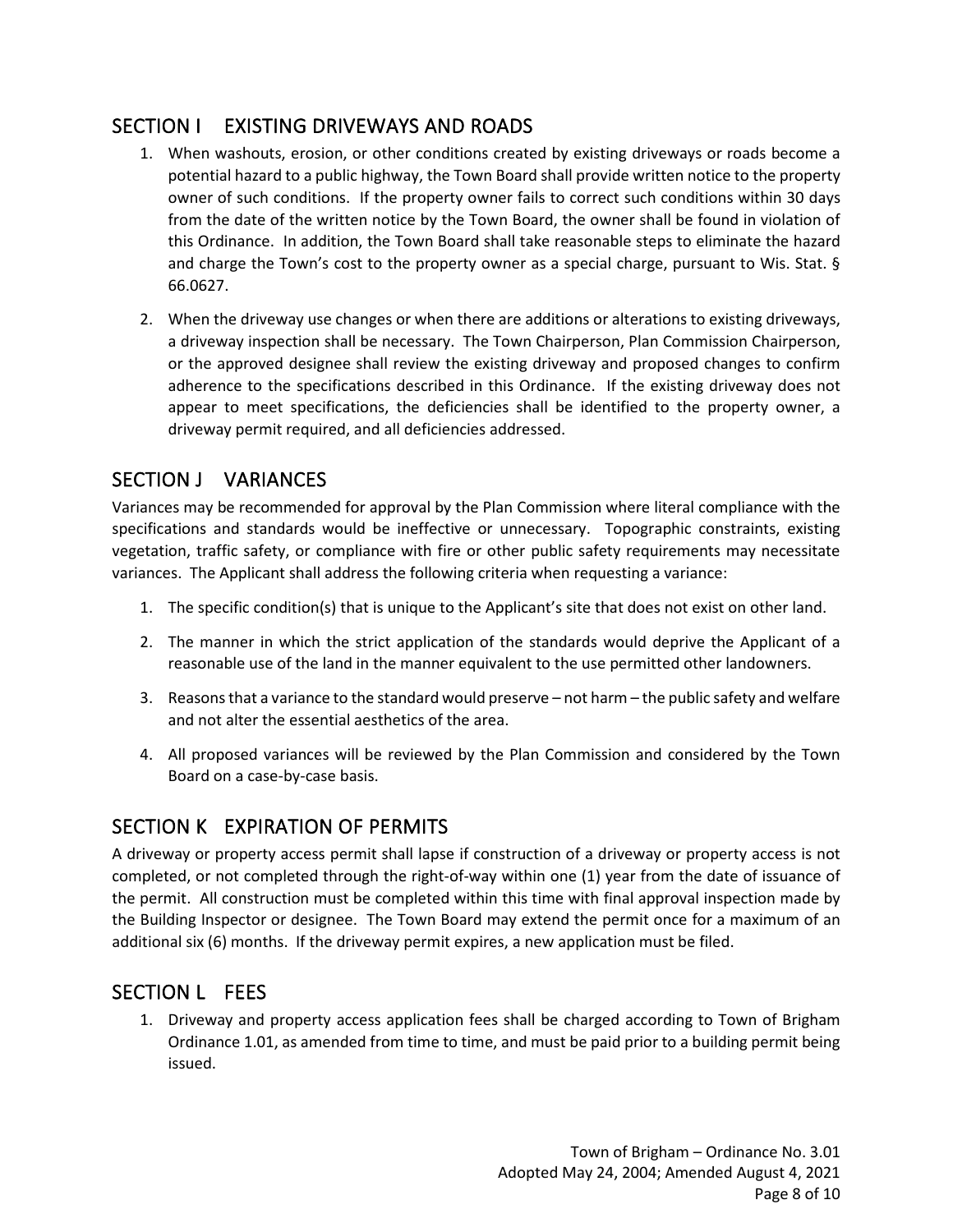- 2. All fees for driveway and property access inspections and meetings relating to those inspections shall be charged per the fee schedule.
- 3. Driveway and property access inspection fees shall be charged according to Town of Brigham Ordinance 1.01, as amended from time to time.

# SECTION M VIOLATIONS

- 1. It shall be unlawful to construct or modify any driveway or property access in violation of this Ordinance.
- 2. If a person fails to make the corrections or alterations as ordered by the Town Board, the Town Board may make the corrections or alterations and charge the Town's cost to the property owner as a special charge, pursuant to Wis. Stat. § 66.0627.

## SECTION N DRIVEWAY COMPLETION

1. A final inspection of the driveway shall be done by the Building Inspector or designee prior to occupancy of the building which the driveway serves. Until and unless a final inspection is completed, and this Ordinance adhered to, no occupancy permit shall be granted. The amount of the final occupancy inspection fee is set forth in Town of Brigham Ordinance 1.01, as amended from time to time.

#### SECTION O EFFECTIVE DATE

This ordinance shall take effect and be in force from and after the day after its passage and publication or posting as required by Wis. Stat. § 60.80.